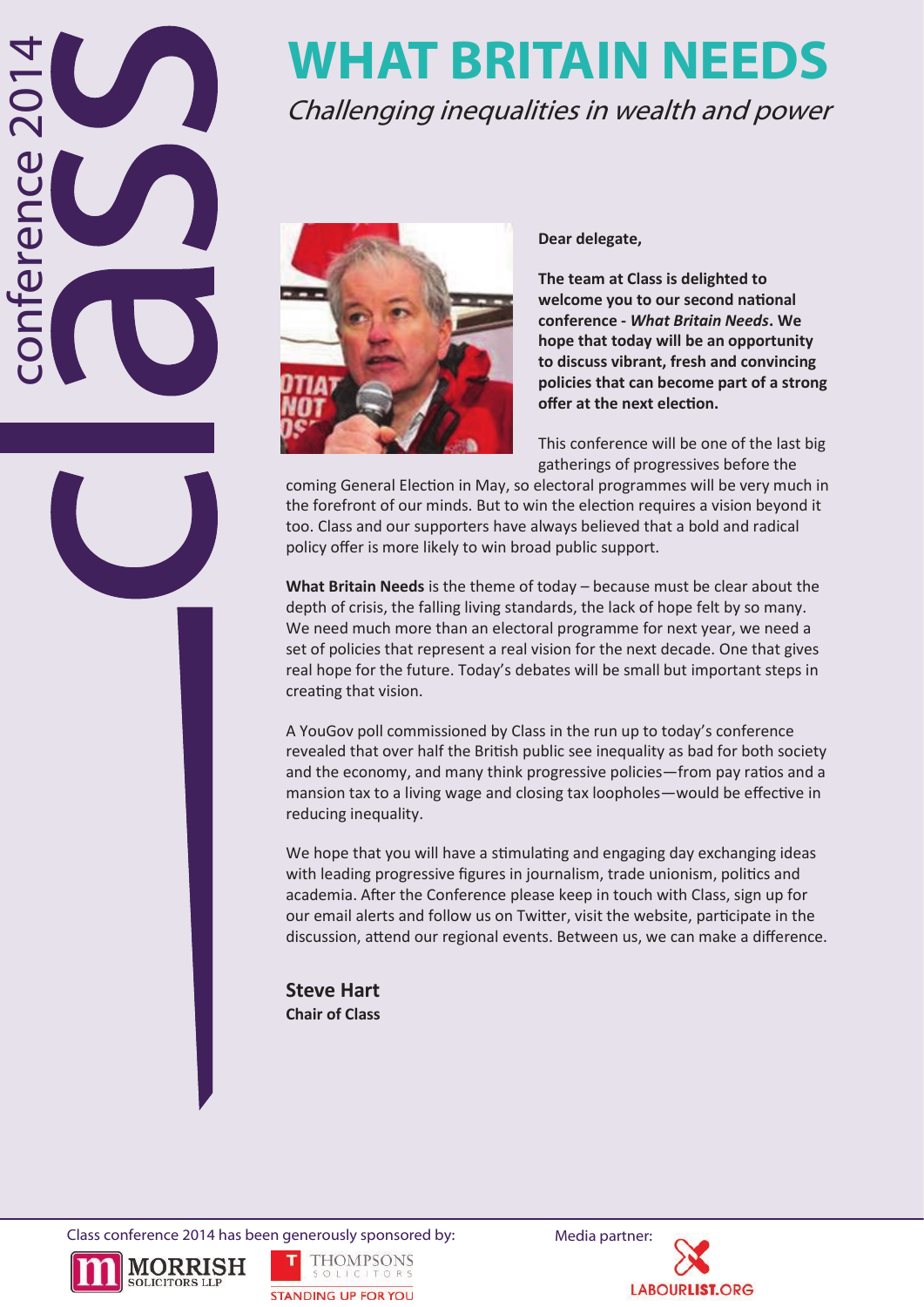# agenda

#### **10:00 THE STATE OF BRITAIN: CHALLENGING POWER AND INEQUALITY Congress Hall, Lower Ground**

conference 2014

nteren

**Chair:** Seumas Milne (The Guardian) **Speakers:** Will Hutton (Political economist), Prof Doreen Massey (Open University), Paul Kenny (GMB), Angela Eagle MP.

#### 11:25 MORNING BREAKOUT SESSIONS

#### **BRITAIN NEEDS A PAYRISE: HOW TRADE UNIONS CAN DELIVER IT Council Chamber, 5th floor**

**Chair:** Carolyn Jones (Institute of Employment Rights) **Speakers:** Stewart Lansley (economist), Owen Smith MP, Dr Lydia Hayes (Cardiff University), Tim Roache (GMB and Class).

#### **A VISION FOR THE FUTURE OF THE NHS Congress Suite 2 -4, Lower Ground**

**Chair:** Kate Osamor (Labour NEC) **Speakers:** Polly Toynbee (The Guardian), Prof Sue Richards (Keep Our NHS Public), Rachael Maskell (Unite the Union), Dr Kailash Chand.

#### **MORE THAN BRICKS AND MORTAR: BUILDING HOMES AND COMMUNITIES Room 1/2, 5th floor**

**Chair:** Mark Ferguson (Labour List) **Speakers:** Dawn Foster (Inside Housing), Prof Marjorie Mayo (Goldsmiths), Alex Hilton (Generation Rent), Cllr James Murray.

#### **WHY SHOULD I VOTE? HOW WE RECONNECT WITH YOUNG PEOPLE Invision 1, 2nd floor**

**Chair:** George Eaton (New Statesman) **Speakers:** Shelly Asquith (UoA Students' Union), Owen Jones (The Guardian), David Braniff -Herbert (GMB), Aviah Sarah Day (UK Uncut).

#### **TACKLING THE FAILURE OF PRIVATISATION: THE CASE FOR PUBLIC OWNERSHIP Room 3/4, 5th floor**

**Chair:** Seumas Milne (The Guardian) **Speakers:** Cat Hobbs (We Own It), Clive Lewis PPC, Mick Whelan (ASLEF), Hilary Wainwright (Red Pepper).

#### **INVESTING IN OUR SOCIETY: THE POTENTIAL FOR ARTS AND CULTURE Invision 2/3, 2nd floor**

**Chair:** Tony Lennon (BECTU) **Speakers:** Josie Long (Comedian), Dr Dave O'Brien (Goldsmiths), Juliet Jacques (New Statesman), Bim Adewunmi (freelance writer).

#### **12:35 - 13.20 LUNCH BREAK**

**To guarantee your lunch order before 12pm at the registration desk for £5**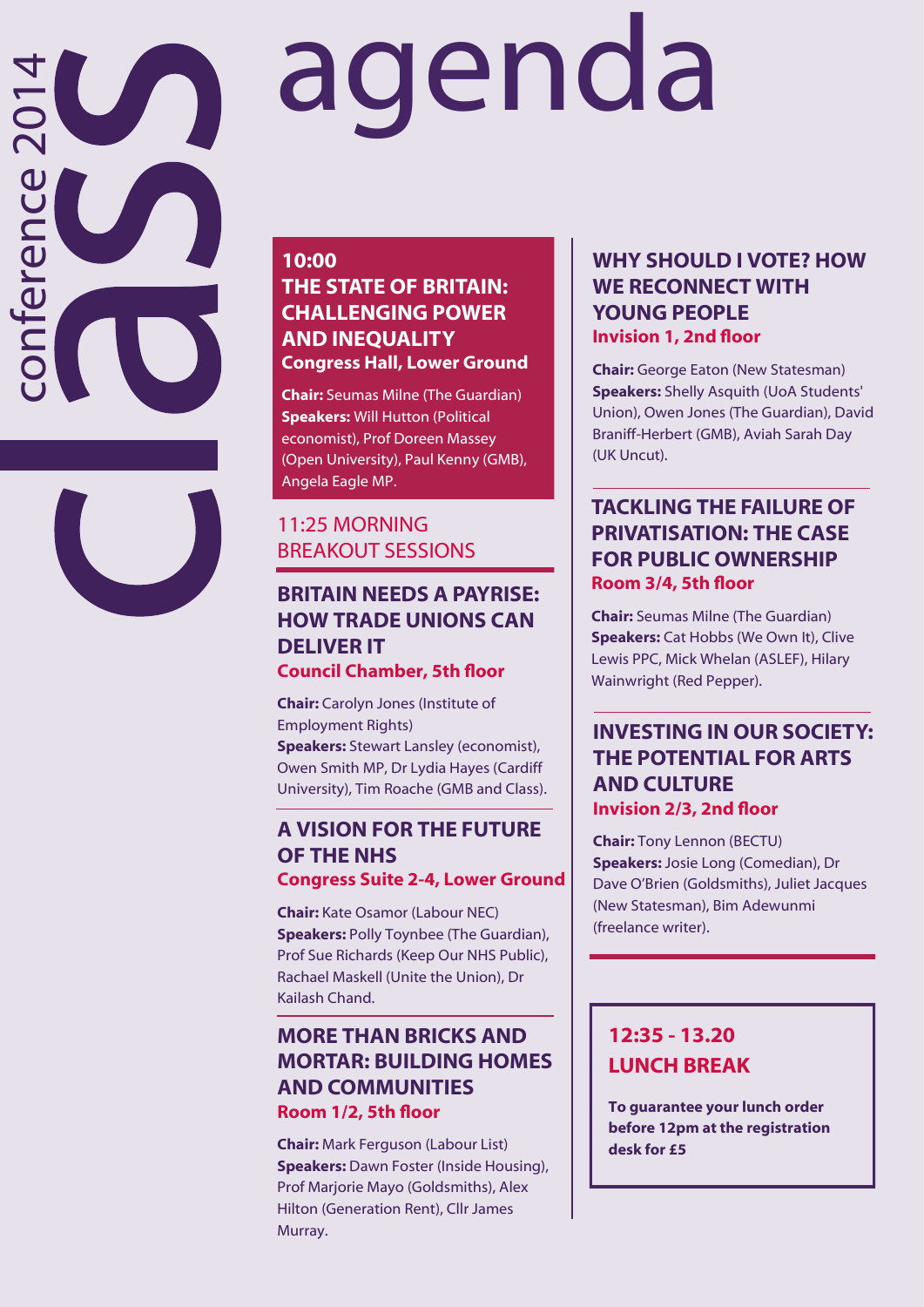#### **13:20 POLICY PITCH: FOR A WINNING MANIFESTO Congress Hall, Lower Ground**

**Chair:** Owen Jones (The Guardian) **Speakers:** Josie Long (Comedian), Sadiq Khan MP, Shelly Asquith (UoA Students' Union), Emma Seery (Oxfam), Steve Coe (TSSA).

**Closing:** Tim Roache (Class and GMB)

#### 14:20 AFTERNOON BREAKOUT SESSIONS

#### **TAX JUSTICE AT THE HEART OF A FAIR ECONOMY Congress Suite 2 -4, Lower Ground**

**Chair:** Stefan Stern (LabourList) **Speakers:** Margaret Hodge MP, Richard Murphy (Tax Research UK), Prof Prem Sikka (Essex University), Lorna Merry (PCS).

#### **STAND UP TO RACISM: CHALLENGING SCAPEGOATING, UKIP AND THE FAR RIGHT Invision 1, 2nd floor**

**Chair:** Kamaljeet Jandu (GMB) **Speakers:** Diane Abbott MP, Sabby Dhalu (UAF), Don Flynn (Migrant Rights Network), tbc.

#### **FEMINISM'S FUTURE: REALISING WOMEN'S EQUALITY Room 3/4, 5th floor**

**Chair:** Ellie Mae O'Hagan (Class and The Guardian) **Speakers:** Selina Todd (University of

Oxford), Bim Adewunmi (writer), Polly Trenow (Fawcett Society), Bernadette Horton (Morning Star).

#### **RENEWING OUR WELFARE STATE: STRONG, PROUD AND FAIR Council Chamber, 5th floor**

#### **Chair:** tbc

**Speakers: Prof Tracy Shildrick (Leeds)** University), Ian Lavery MP, Mark Serwotka (PCS), Frances Ryan (The Guardian and New Statesman), Ellen Broome (Family and Childcare Trust).

#### **BUILDING OUR FUTURE ECONOMY: INVESTING IN JOBS AND GREEN GROWTH Room 1/2, 5th floor**

**Chair:** Martin Mayer (Labour NEC and Unite) **Speakers:** Chi Onwurah MP, Prof Özlem Onaran (Greenwich University), Ann Pettifor (PRIME Economics), tbc.

#### **STANDING UP FOR EDUCATION: FIGHTING FOR A FAIRER SYSTEM Invision 2/3, 2nd floor**

**Chair:** Zoe Williams (The Guardian) **Speakers:** Tom Wilson (Union Learn), Prof Stephen Ball (Institute of Education), Max Hyde (NUT), Paul Cottrell (UCU).

#### **15:35 WHAT BRITAIN NEEDS: A VISION FOR THE FUTURE Congress Hall, Lower Ground**

**Chair:** Kevin Maguire (The Mirror) **Speakers:** Lisa Nandy MP, Mark Serwotka (PCS), Diane Abbott MP, Owen Jones (The Guardian).